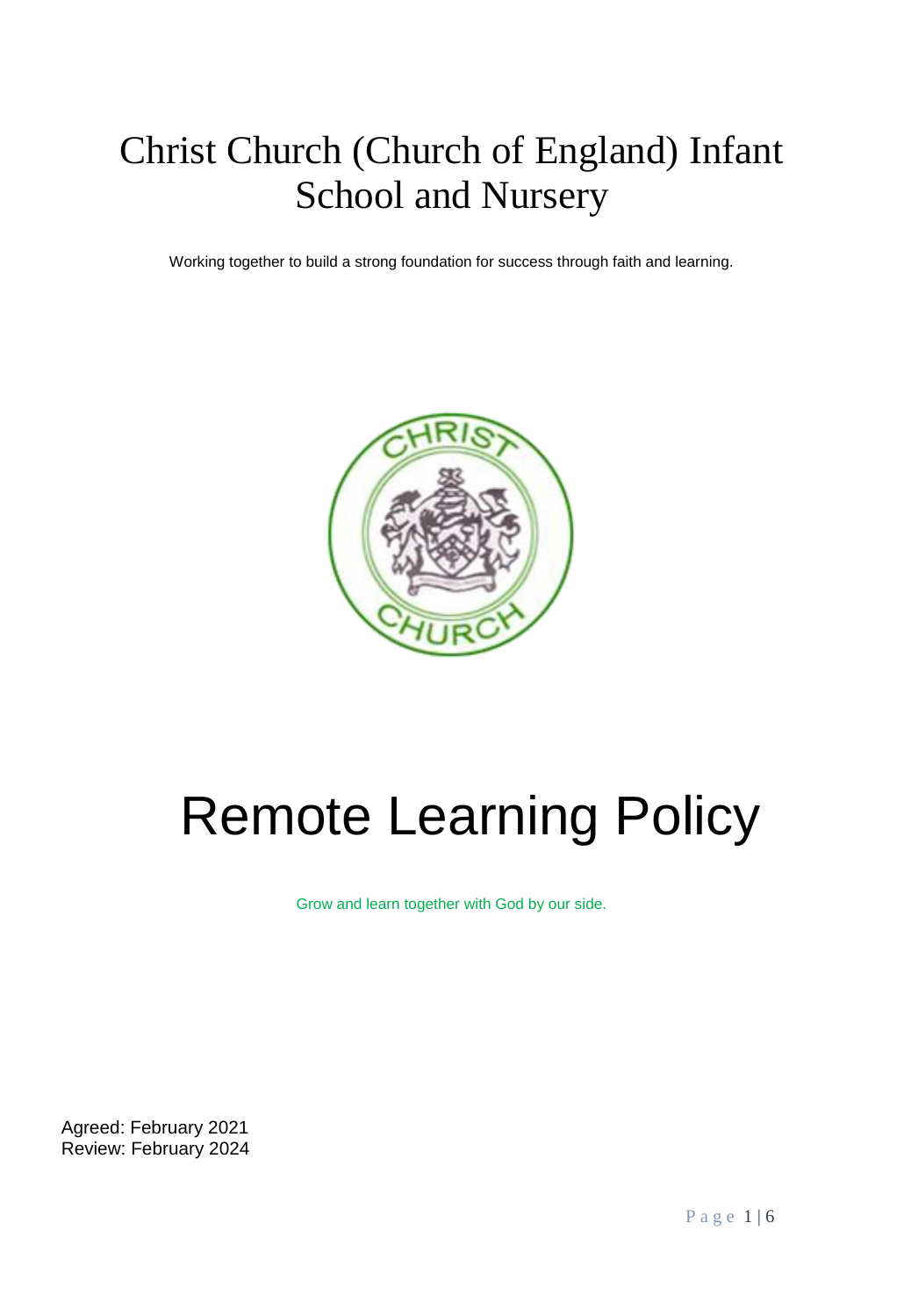# **Aims**

This remote learning policy for staff aims to: Ensure consistency in the school's approach to remote learning

Set out expectations for all members of the school with regards to remote learning

# **Roles and responsibilities**

#### **Teachers**

During periods of school closure it may be possible for teachers to work from home.

#### **In such instances:**

Teachers must be available during the working day. If they're unable to work for any reason during this time, for example due to sickness or caring for a dependent, they should report this using the normal procedures. If it affects the completion of any work required they must ensure that arrangements have been made with year group partners or SLT to ensure work is completed.

Teachers are responsible for:

- **•** Setting work:
- Providing a timetable to identify the subjects to be studied each day at home.
- Ensuring children/parents have been made aware of passwords for any sites that may be used such as TEAMs logins, spelling shed and purple mash.
- Work as a year group team to ensure work is planned and ready.
- Teachers must provide instructions to parents and pupils to ensure the correct work is accessed and completed.
- Ensuring that core curriculum tasks are set and uploaded weekly for children who may be isolating or unable to come to school for any reason. This must be uploaded ready for the start of the school day.
- Where necessary, ensuring that wider curriculum lessons are uploaded online for children to access.
- Providing feedback on work:
- Pupils can send any completed work to teachers via year group emails
- Teachers can email back feedback where appropriate.
- Teachers should respond to any emails from parents/children as quickly as possible.

#### **Keeping in touch with pupils and parents:**

#### Weekly Marvellous Me to be sent to classes

Emails received in the year group email from parents and pupils are to be checked when possible between 9am and 3pm, Mon- Fri. Emails must be replied to as soon as possible. If the case comes that both year group teachers are unable to work and monitor the emails due to previously mentioned reasons the responsibility to reply to year group enquiries will be passed over and SLT informed.

Any issues or complaints that are received are to be dealt with professionally by the class teacher and the Executive Headteacher should be CC'd in the communication. If necessary teachers to contact member of SLT for advice.

If children have not logged on teams during the morning teachers/ SLT will attempt to make contact with all pupils in their class via telephone call when in school or from a withheld number. Contact details can be accessed from SIMS in school or T2P if staff are at home, please ensure you log off and do not share information with a third party. Record all contacts with parents and add any relevant actions or notes. Example comment 'Telephoned Mum offered support during home learning and I spoke with child who is getting on well. No concerns.' Alert the EHT/ HT and DSL with each contact made if there is a safeguarding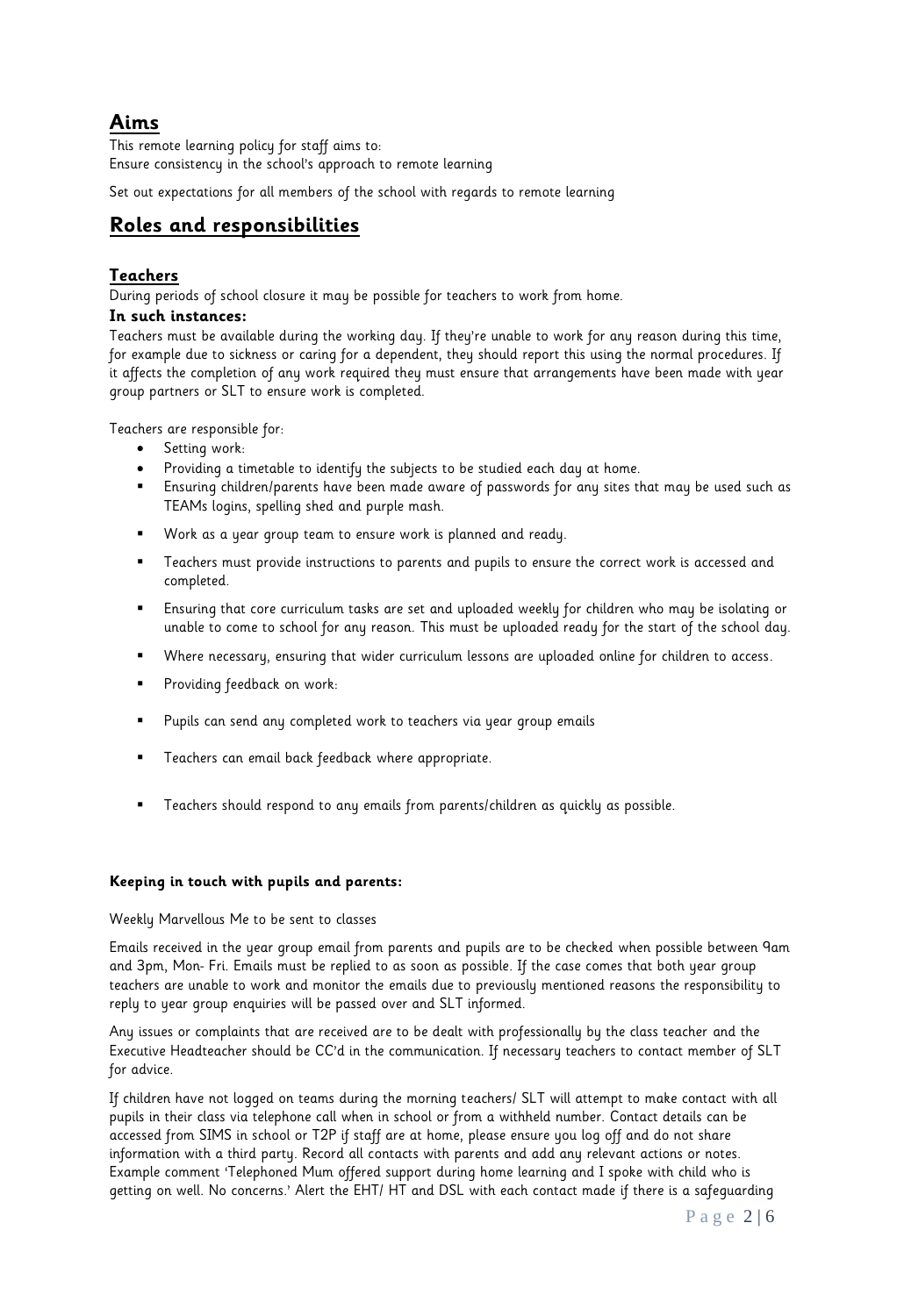concern. EHT should also be alerted if no contact has been had with a parent or child for an extended period of time.

Contact should be polite and encouraging. Teachers must not give out any personal details. Any concerns should be forwarded to a member of SLT who may choose to contact the parents directly. There is no expectation from school that work must be completed at this time. We believe our parents will be doing their best. However we do encourage work to be submitted and celebrated.

Attending virtual meetings with staff, parents and pupils:

Microsoft Teams has been downloaded and staff have been introduced to using the technology. Teams may be used for a range of reasons:

Teachers must plan and deliver virtual lessons where appropriate (This will not be needed when the majority of the class are attending school)

Virtual staff meeting and parent's evenings may need to be held depending on government guidance at that time.

When delivering virtual lessons, teachers must think about their location in their home (e.g. avoid areas with background noise, nothing inappropriate in the background)

Teams may be used to communicate with staff across the school to prevent other members of staff entering a 'bubble' unnecessarily.

#### **Teaching Assistants**

Teaching assistants must be available during the working day, Mon to Fri. They are expected to check work emails for correspondence and updates and be available when called upon to attend school. If they're unable to work for any reason during this time, for example due to sickness or caring for a dependent, they should report this using the normal absence procedure.

#### **Subject leads**

Alongside their teaching responsibilities, as outlined above, subject leads are responsible for: Monitoring the work set by teachers in their subject – Review work set weekly on the website

Reviewing the impact on their subject caused by learning from home.

#### **Senior leaders**

Alongside any teaching responsibilities, senior leaders are responsible for: Co-ordinating the remote learning approach across the school – SLT

Monitoring the effectiveness of remote learning – reviewing work set by teachers weekly, monitoring any email correspondence between parents and teachers that are passed on to SLT.

Monitoring the security of remote learning systems, including data protection and safeguarding considerations

#### **Designated safeguarding lead**

The DSL is responsible for: Maintaining contact, collating, passing on information and responding to any concerns. See the E-saftey policy.

#### **IT support (CONCERO)**

IT staff are responsible for:

Creating emails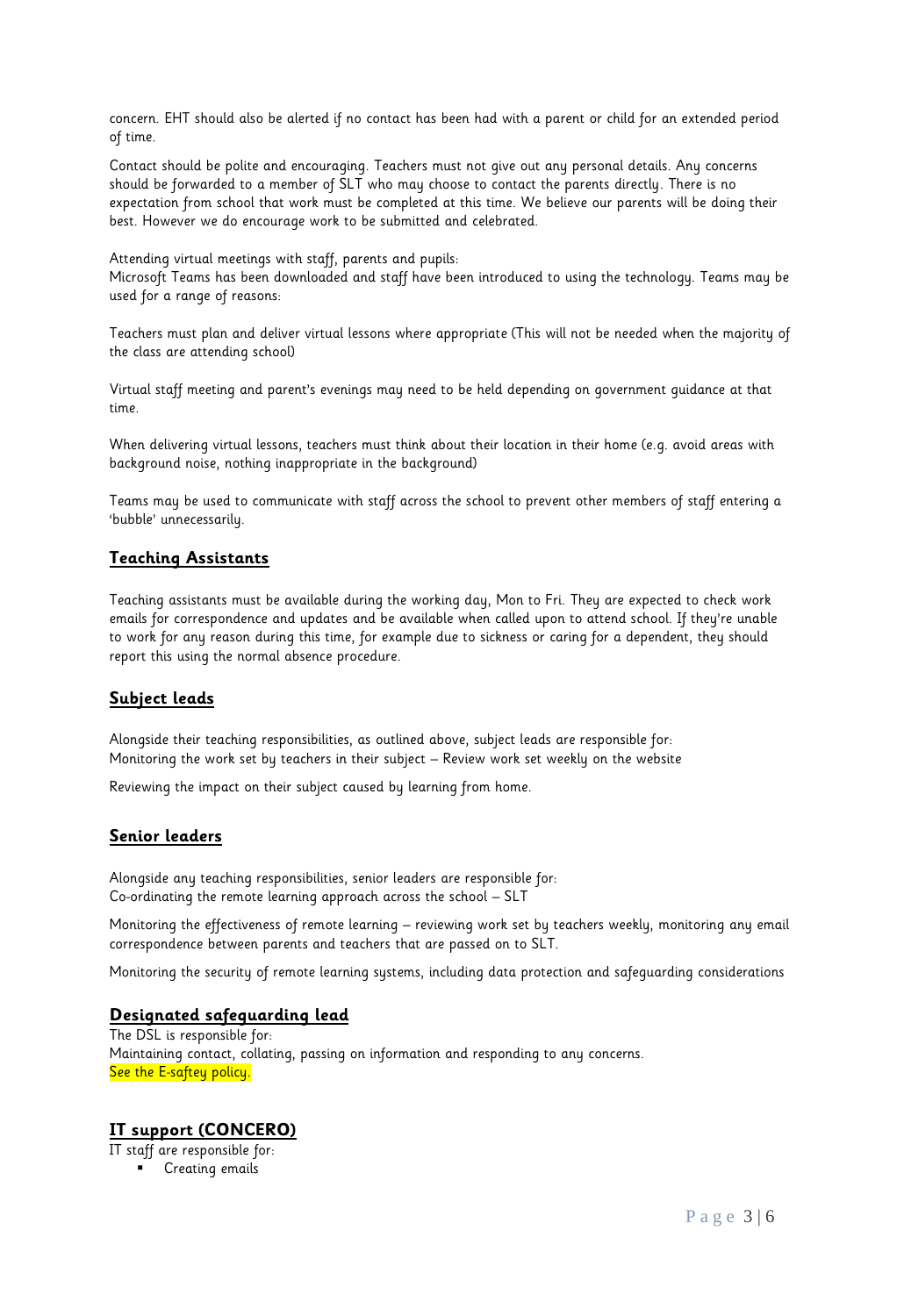- Fixing issues with systems used to set and collect work
- Helping staff and parents with any technical issues they're experiencing
- Ensuring security setting and software are up to date to prevent data breaches
- Assisting staff, pupils and parents with accessing the internet or devices
- Clearing laptops of sensitive information for children who require a laptop from school to be able to access the work at home.

#### **Pupils and parents**

Staff can expect pupils to:

- Be contactable during the hours of the school day 9am 3pm although they may not always be in front of a device the entire time
- Seek help if they need it, from teachers or teaching assistants
- Alert teachers if they're not able to complete work

Staff can expect parents to:

- Seek help from the school if they need it staff should refer parents to the 'Children's' section on our website and the 'student work portal' for weekly work tasks and other useful links for learning.
- Clarify any work quries by contacting teachers on TEAMS or on year group emails.
- Be respectful when making any complaints or concerns known to staff

#### **Governing board**

The governing board is responsible for:

Monitoring the school's approach to providing remote learning to ensure education remains as high quality as possible

Ensuring that staff are certain that systems are appropriately secure, for both data protection and safeguarding reasons

# **Who to contact**

If staff have any questions or concerns, they should contact the following individuals: Issues in setting work – talk to the relevant subject lead/SENCO/SLT

Issues with behaviour – talk to the SENCO/SLT

Issues with IT – talk CONCERO through logging a ticket. Alternatively contact DO or SLT.

Issues with their own workload or wellbeing – talk to their line manager/SLT

Concerns about data protection – talk to SLT

Concerns about safeguarding – talk to the DSL

All staff can be contacted via the school email addresses

# **Data protection**

#### **Accessing personal data**

When accessing personal data, all staff members will: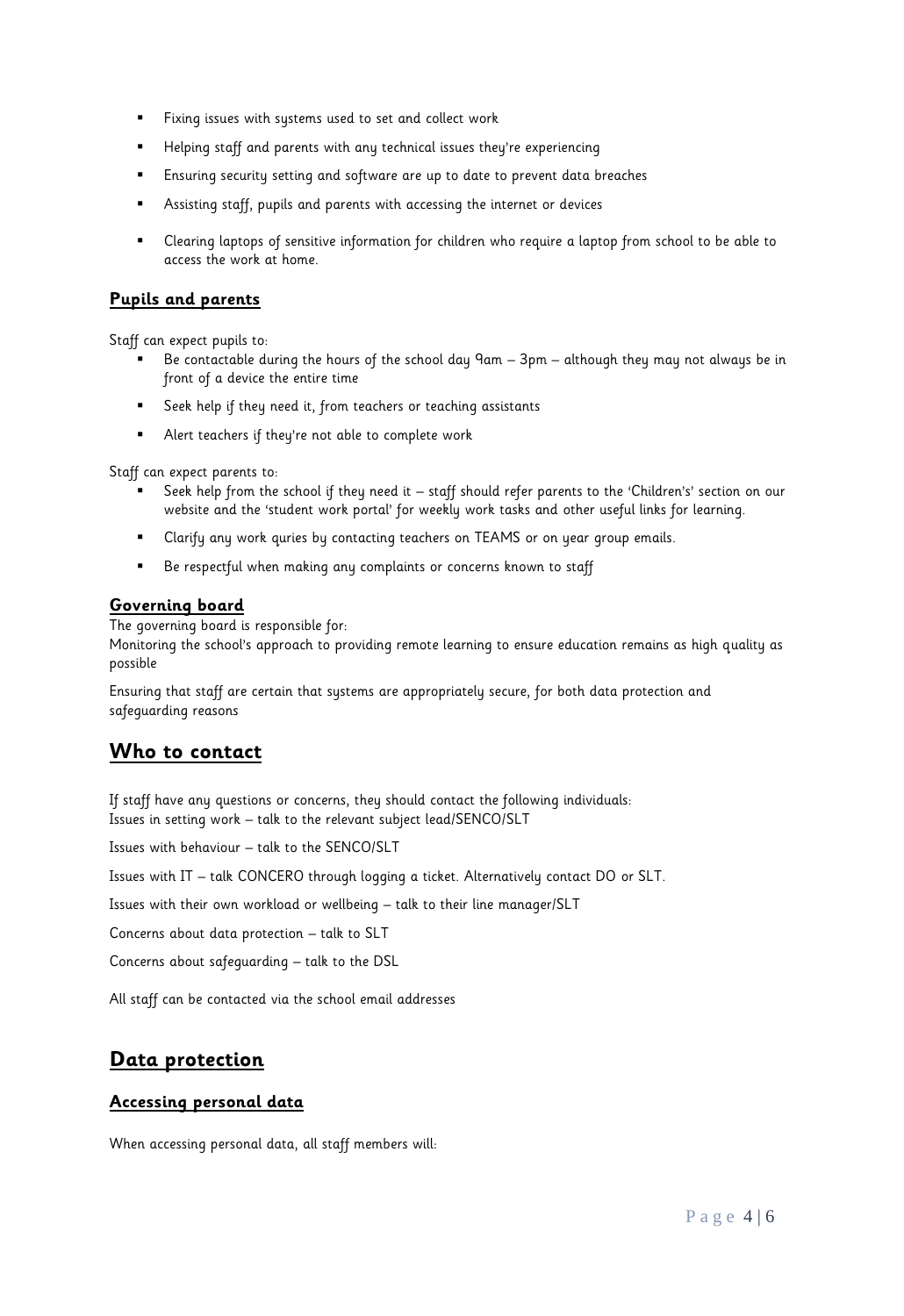All staff should soon have access to SIMS to record any parent contact or concerns about children, this is accessed via a secure password. Ensure you log out after use. Do not allow access to the site to any third party.

Teachers are able to access parent contact details via SIMS or T2P using a secure password. Do not share any details with third parties and ensure they are logged off.

SLT have the ability to locate personal details of families when required through securely accessing SIMS. SLT are not to share their access permissions with other members of staff.

School laptops and iPads are the school's preferred devices to be used when accessing any personal information on pupils.

#### **Sharing personal data**

Staff members may need to collect and/or share personal data such as emails or phone numbers as part of the remote learning system. Such collection of personal data applies to our functions as a school and doesn't require explicit permissions.

While this may be necessary, staff are reminded to collect and/or share as little personal data as possible online in line with GDPR regulations.

#### **Keeping devices secure**

Talk to your data protection officer for more help, and your IT support staff if you want to include details on how to put these measures in place.

All staff members will take appropriate steps to ensure their devices remain secure. This includes, but is not limited to:

- Keeping the device password-protected strong passwords are at least 8 characters, with a combination of upper and lower-case letters, numbers and special characters (e.g. asterisk or currency symbol)
- Ensuring the hard drive is encrypted this means if the device is lost or stolen, no one can access the files stored on the hard drive by attaching it to a new device
- Making sure the device locks if left inactive for a period of time
- Not sharing the device among family or friends
- Installing antivirus and anti-spyware software (Concero)
- Keeping operating systems up to date always install the latest updates
- Informing Concero if any warnings are displayed on computers.
- If a staff member notices a problem with any of these measures then CONCERO, the Computing lead or SLT should be notified straight away to solve the problem.

# **Loan of devices.**

Devices will be loaded to families for the explicit purpose of home learning. Parents will be require to sign a statement (**appendix A**) confirming that they will not download any additional software or Apps and that they will care for the device. The device must be returned to school in good condition. A charge will be made if any repair or replacement is necessary. Devices will be wiped before being loaned out to ensure that they are reset and no school data is stored on them.

### **Safeguarding**

Please follow the safeguarding policy at all times. This policy is available on our website.

#### **Monitoring arrangements**